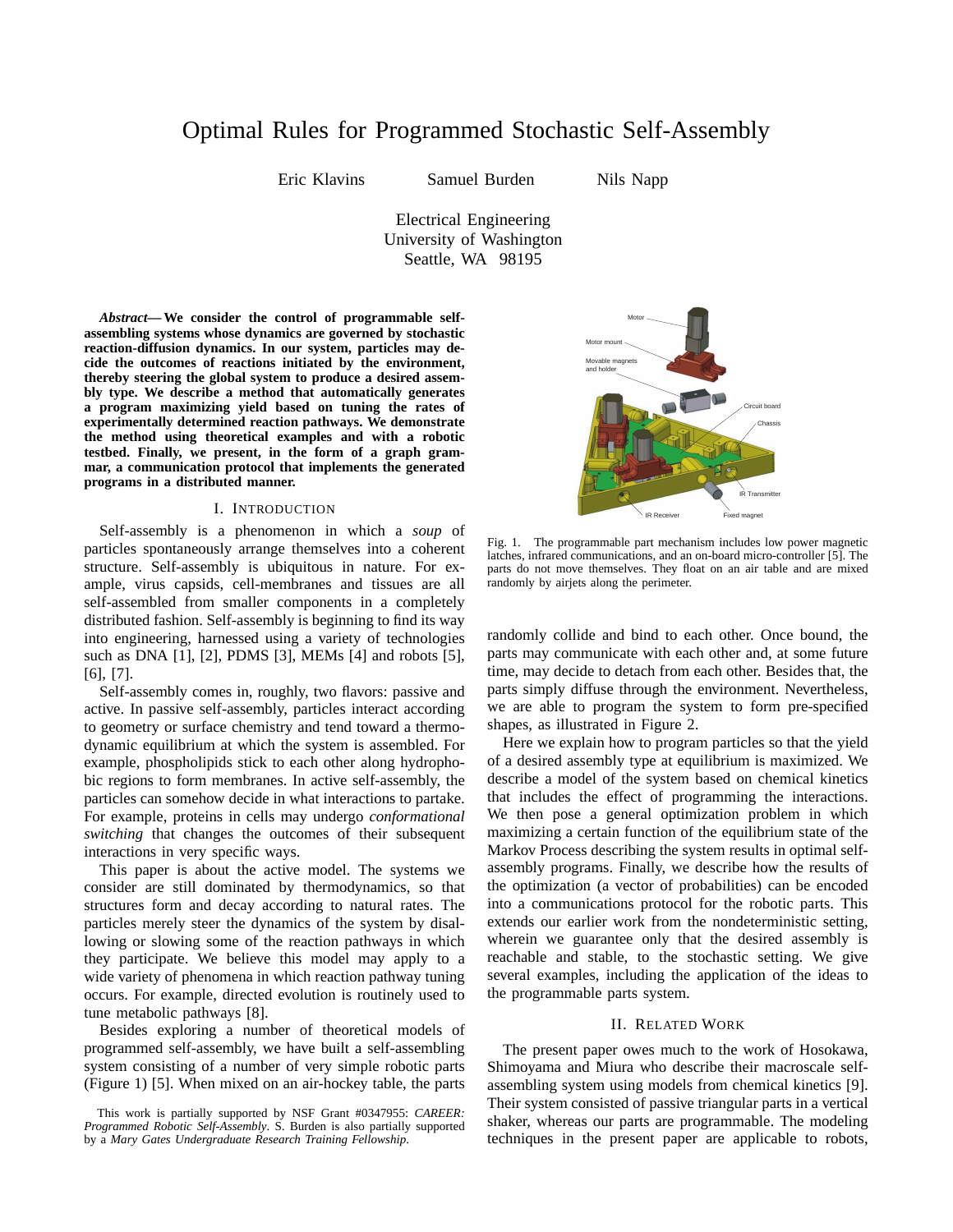

Fig. 2. (a) The programmable parts are initially unattached. (b) After random mixing, the parts form hexagons by rejecting certain binding events and accepting others according to their programming. (c) The parts can be reprogrammed to form other assembly types, such as chains. This paper addresses the problem of programming the parts to maximize the yield of the desired assembly type.

built by several groups, that either float on an air table [10], [5] or even are suspended in oil [7]. The design of such robots borrows heavily from other types of modular robots [11], [12]. We also believe that these ideas will be applicable to micro- and nano-scale self-assembly problems [3], [1]. This work is aimed at building a comprehensive dynamical systems model and programming discipline for these systems and builds upon the grammatical approach described in Section VII and in [13], [14]. The combination of standard ideas from chemical kinetics [15], the notion of programmable reactions (Section V) and optimization (Section VI) is new, to the best of our knowledge. Besides the grammatical approach, the most relevant work toward understanding self-assembly "programs" in a stochastic setting is nucleic acid design [16], where the free-energy landscape associated with DNA hybridization reactions is engineered. The present work differs in that we suppose that local interactions are controllable, whereas in the DNA work the initial oligo sequences are the programmable elements.

# III. THE STOCHASTIC MODEL OF SELF-ASSEMBLY

## *A. Macrostates and Reactions*

A *component* is a connected group of particles. The self-assembly of a component occurs when two smaller components combine. We denote the set of all *component types* in a system by  $C = \{C_1, C_2, C_3, ...\}$ . The number of component types may be either finite or countably infinite. A *macrostate* describes the number of each type of component in the system at a given time. Formally, a macrostate  $v$  is a function from  $C$  to the natural numbers. We write macrostates as vectors, for example,

$$
\mathbf{v} = (10 \ 5 \ 2 \ 0 \ \dots \ )^T \tag{1}
$$

to denote the state in which there are 10 components of type  $C_1$ , 5 component of type  $C_2$ , 2 components of type  $C_3$  an no components of any other type.

A *reaction* is a vector that describes an assembly or disassembly event as in, for example,

$$
\mathbf{a} = \begin{pmatrix} -1 & -1 & 1 & 0 & \dots \end{pmatrix}^T, \tag{2}
$$

which describes the reaction type  $C_1 + C_2 \rightarrow C_3$ . The *result* of a reaction a in the macrostate v is

$$
\mathbf{v}' = \mathbf{v} + \mathbf{a}
$$

when all the entries of  $v'$  are non-negative. In this case, a is said to be *applicable* to v.

When a reaction describes the combination of two components, it is called a *forward* reaction. When it describes the degradation of a component into smaller components, then it is called a *reverse reaction*. The *inverse* of a forward reaction **a** is  $a^{-1} = -a$ . The sets of forward and reverse actions applicable to a macrostate v are denoted  $\mathcal{F}(v)$  and  $\mathcal{R}(v)$ , respectively.

The matrix  $\mathbf{A} = (\mathbf{a}_1 \dots \mathbf{a}_k)$  whose columns are all the forward reaction types in a given system is called the *forward reaction matrix* (or stoichiometric matrix). The matrix  $-A$ is the *reverse reaction matrix*.

# *B. Rates*

Each reaction a has associated with it a *stochastic rate constant*  $k(a)$  that describes the rate at which the reaction occurs given that the reactants (those components with negative entries in a) have encountered each other. Typically, these rates must be measured from experiments (as, for example, we describe in Section IV-B).

The *multiplicity*  $M(\mathbf{v}, \mathbf{a})$  of the reaction a in macrostate v is the number of ways in which a can occur in v. For example, the multiplicity of the reaction a defined by Equation  $(2)$  evaluated in the macrostate v defined by Equation (1) is  $\mathbf{v}(1)\mathbf{v}(2) = 10 \cdot 5 = 50$ , there being 50 ways in which a component of type  $C_1$  and a component of type  $C_2$  can be chosen in v to react according to a. If a is not applicable to **v**, then  $M(\mathbf{v}, \mathbf{a})$  is zero.

The *rate* of the reaction  $v \rightarrow v + a$  is defined by

$$
K(\mathbf{v}, \mathbf{a}) = k(\mathbf{a})M(\mathbf{v}, \mathbf{a}).
$$

The vector-valued functions  $\mathbf{K}_f$  and  $\mathbf{K}_r$  defined by

$$
\mathbf{K}_f(\mathbf{v}) = (K(\mathbf{v}, \mathbf{a}_1), ..., K(\mathbf{v}, \mathbf{a}_k))^T
$$

and

$$
\mathbf{K}_r(\mathbf{v}) = (K(\mathbf{v}, \mathbf{a}_1^{-1}), ..., K(\mathbf{v}, \mathbf{a}_k^{-1}))^T,
$$

where  $a_1, ..., a_k$  are the forward reactions of a given system, are called the *forward* and *reverse rate functions* of the system, respectively.

#### *C. Dynamics*

A *system*, given by an initial macrostate  $v_0$ , a forward reaction matrix A and the forward and reverse rate functions  $\mathbf{K}_f$  and  $\mathbf{K}_r$ , describes a stochastic system. We interpret a system as either a continuous-time, discrete-state Markov process or as a set of mass action kinetics equations. The former is useful for systems with relatively small numbers of particles and is also useful for obtaining the rates of a system experimentally [6]. The latter is useful for systems with large numbers of particles and is useful for evaluating the average performance of a system.

*a) Markov Process:* The interpretation of the system as a Markov Process uses the *Master Equation* from chemical kinetics  $[17]$ . The states are the possible macrostates v, which we enumerate using a simple (although computationally intensive) algorithm: Let  $v_0$  be the initial macrostate  $(n\ 0\ 0\ ...)$ <sup>T</sup>. Apply each action  $a_i$  in the system to  $v_0$  to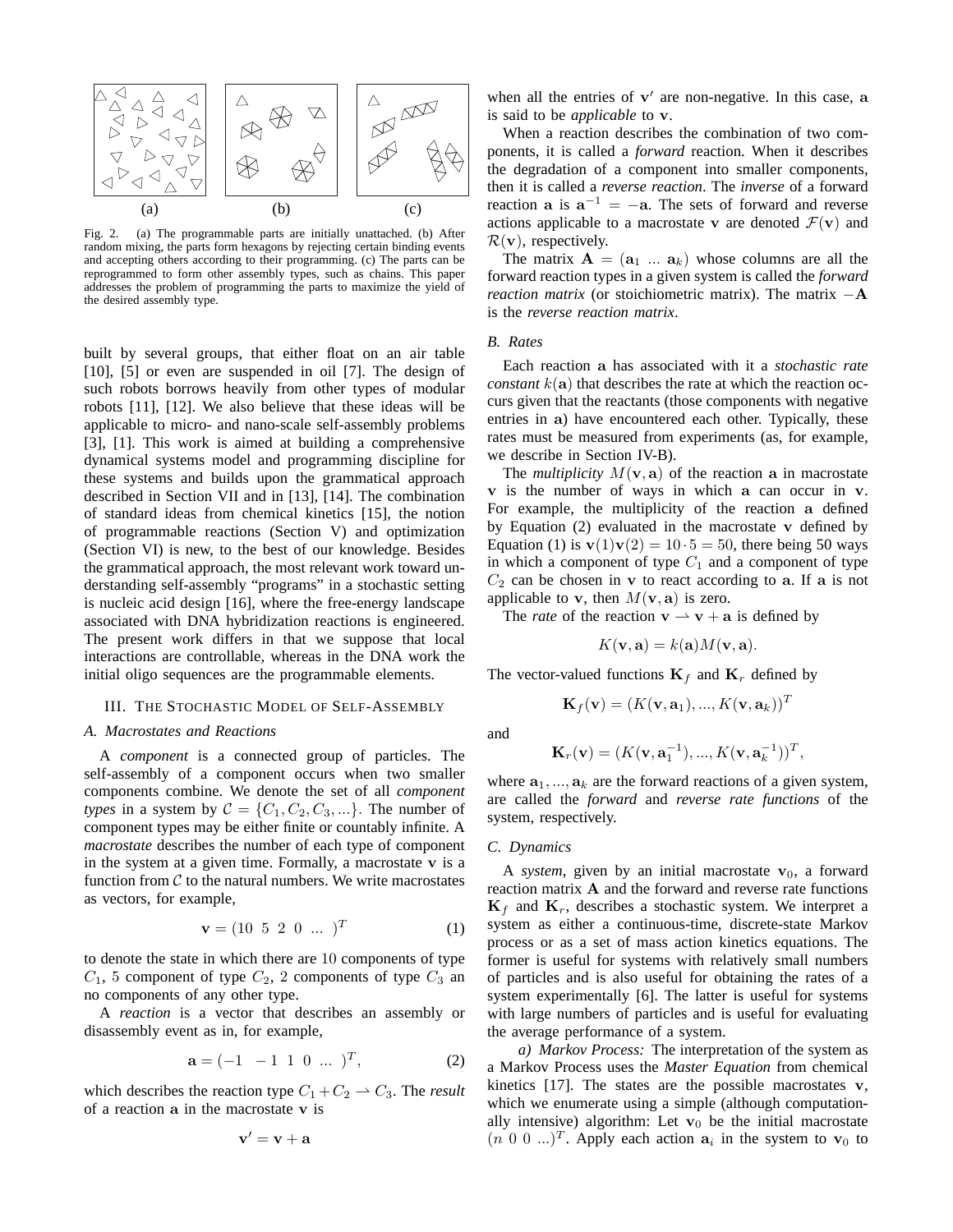obtain new macrostates  $v_1...v_k$ . To each of those, apply all the actions again to obtain a (possibly) new set of macrostates and so on. Continue this process until all  $N$  macrostates have been enumerated. In the systems we examine here, reactions do not create new mass, and thus this procedure will terminate. It is useful to define,  $S = (v_0, v_1, \ldots, v_N)$ , the  $|C| \times N$  dimensional matrix of reachable macrostates. In general, there are  $O(2^n)$  macrostates for a system with n particles and  $O(n)$  component types. Nevertheless, this formulation is quite useful for understanding small systems or fragments of larger systems.

Let  $x_i(t)$  be the probability that the system is in macrostate  $v_i$  at time t. The rate at which  $x_i$  transitions to  $x_j$  is given by

$$
Q_{i,j} = \sum_{\mathbf{v}_j = \mathbf{v}_i + \mathbf{a}} K(\mathbf{v}_i, \mathbf{a}) + \sum_{\mathbf{v}_j = \mathbf{v}_i - \mathbf{a}} K(\mathbf{v}_i, -\mathbf{a})
$$

where a ranges over all forward reactions applicable to  $v_i$ and which result in  $v_i$ . The diagonal elements  $Q_{i,i}$  are the negative sum of the elements  $Q_{i,k}$  for  $k \neq i$ . The average behavior of the system is then given by

$$
\dot{\mathbf{x}} = \mathbf{Q}^T \mathbf{x},
$$

which is Kolmogorov's Forward Equation [18, pp. 85-86]. A steady state distribution of the system is obtained by solving  $\mathbf{Q}^T \mathbf{x} = \mathbf{0}$  and is denoted  $\mathbf{x}(\infty)$ . Because each reaction is reversable,  $x(\infty)$  is typically unique in these problems. The product

$$
\mathbf{v} = \mathbf{S}\mathbf{x}
$$

gives the expected number of each component type as a function of time.

The dynamics  $\dot{\mathbf{x}}$  described by  $\mathbf{Q}^T$  should be thought of as the average behavior of many experiments. Individual trajectories of the system must be obtained through simulation, using *Gillespie's* method [17]. In this paper, we will be primarily concerned with the steady state behavior  $\mathbf{x}(\infty)$ and leave the control of the transient behaviors to a later paper.

*b) Mass Action Kinetics:* In the interpretation of the system using mass action kinetics, we suppose that  $\mathbf{v}(i) \in \mathbb{R}$ represents the concentration of component  $i$  in the system. We also typically use  $M(\mathbf{v}, \mathbf{a}) = i^2$  instead of  $i(i - 1)$ for the multiplicity of forward reactions involving the same component type  $i$ . The equation describing the behavior is

$$
\dot{\mathbf{v}} = \mathbf{A} \cdot (\mathbf{K}_f(\mathbf{v}) - \mathbf{K}_r(\mathbf{v})).
$$

This is, in general, a nonlinear equation for which only numerical solutions can be obtained. It is interesting to note that finding the steady state of the mass action kinetics requires solving the nonlinear  $\dot{v} = 0$ , while finding the steady state of Kolmogorov's equation requires finding the null-space of the high-dimensional linear operator  $\mathbf{Q}^T$ . Both yield the same information about the steady state.

### IV. NATURAL SYSTEMS

The components in  $C$  we consider are each composed of some number of parts. When two components interact, they do so via one part from each component, and these two parts

|  |                                                                                                                                                                | $1 \bigtriangleup$ $7 \bigtriangleup$ $13 \bigtriangleup$ $19 \bigtriangleup$ $25 \bigtriangleup$ $31 \bigtriangleup$                                     |
|--|----------------------------------------------------------------------------------------------------------------------------------------------------------------|-----------------------------------------------------------------------------------------------------------------------------------------------------------|
|  |                                                                                                                                                                | 2 $\overline{\omega}$ 8 $\overline{\Delta\Delta}$ 14 $\overline{\Delta\Delta\omega}$ 20 $\overline{\Delta}$ 26 $\overline{\Delta}$ 32 $\overline{\Delta}$ |
|  |                                                                                                                                                                | $3 \quad \boxed{\triangle}$ $9 \quad \boxed{\triangle}$ $15 \quad \boxed{\triangle}$ $21 \quad \boxed{\triangle}$ $27 \quad \boxed{\triangle}$ $1$        |
|  | 4 $\overline{\Delta 2}$ 10 $\overline{\bigoplus}$ 16 $\overline{\bigoplus}$ 22 $\overline{\bigoplus}$ 28 $\overline{\bigoplus}$                                |                                                                                                                                                           |
|  | $5\begin{matrix}4\end{matrix}$ $11\begin{matrix}4\end{matrix}$ $17\begin{matrix}4\end{matrix}$ $23\begin{matrix}4\end{matrix}$ $29\begin{matrix}4\end{matrix}$ |                                                                                                                                                           |
|  | $6 \Leftrightarrow 12 \Leftrightarrow 18 \Leftrightarrow 24 \Leftrightarrow 30 \Leftrightarrow$                                                                |                                                                                                                                                           |

Fig. 3. The indexing scheme for the smaller components that can form in the programmable parts system.

can locally *decide* whether or not to bind according to their programming. In this section, we consider *natural* systems in which interacting parts *always* decide to bind.

We consider two examples. The first, a simple model of polymerization, is primarily for purposes of illustration. The second, the *programmable parts*, deals with our testbed robots.

#### *A. Polymerization*

The first example deals with simple labeled acyclic graphs with degree at most two. Thus, the components of the system are

$$
C_1 = \{P_1, P_2, P_3, P_4, \dots P_n\},\
$$

where  $P_i$  denotes a path of length i. We suppose there are *n* parts in total, so the largest object that can be built is  $P_n$ . Each forward reaction either joins two paths  $(P_i + P_j \rightharpoonup$  $P_{i+j}$ ) or breaks a path  $(P_{i+j} \rightharpoonup P_i + P_j)$ . For example, assuming there are six parts (or that only components up to size six are permitted), the reaction matrix is

$$
\mathbf{A} = \left( \begin{array}{rrrrrrrrr} -2 & -1 & -1 & -1 & -1 & 0 & 0 & 0 & 0 \\ 1 & -1 & 0 & 0 & 0 & -2 & -1 & -1 & 0 \\ 0 & 1 & -1 & 0 & 0 & 0 & -1 & 0 & -2 \\ 0 & 0 & 1 & -1 & 0 & 1 & 0 & -1 & 0 \\ 0 & 0 & 0 & 1 & -1 & 0 & 1 & 0 & 0 \\ 0 & 0 & 0 & 0 & 1 & 0 & 0 & 1 & 1 \end{array} \right)
$$

.

A reasonable model for the rates is to suppose that each forward action a occurs at the rate  $k(a)$ , and its reverse occurs at the rate  $k(\mathbf{a}^{-1}) = k(\mathbf{a})e^{-\varepsilon}$ , where  $\varepsilon > 0$  is the energy of a bond. To construct examples, we will choose the forward rates randomly.

#### *B. The Programmable Parts*

The components in the programmable parts system are connected triangular sub-tilings of the plane. We index the smaller components for easy reference, as shown in Figure 3.

To determine the rates for reactions between programmable part components, we use a high-fidelity mechanics-based simulation of the system [6] and fit the stochastic process described by the Master Equation to the data. We repeat the essential details here for completeness.

We fix the average kinetic energy of the parts (i.e. the *temperature*) at  $K_{ave} = 5 \times 10^{-4} J$ , which is the kinetic energy measured from experiments using the actual robots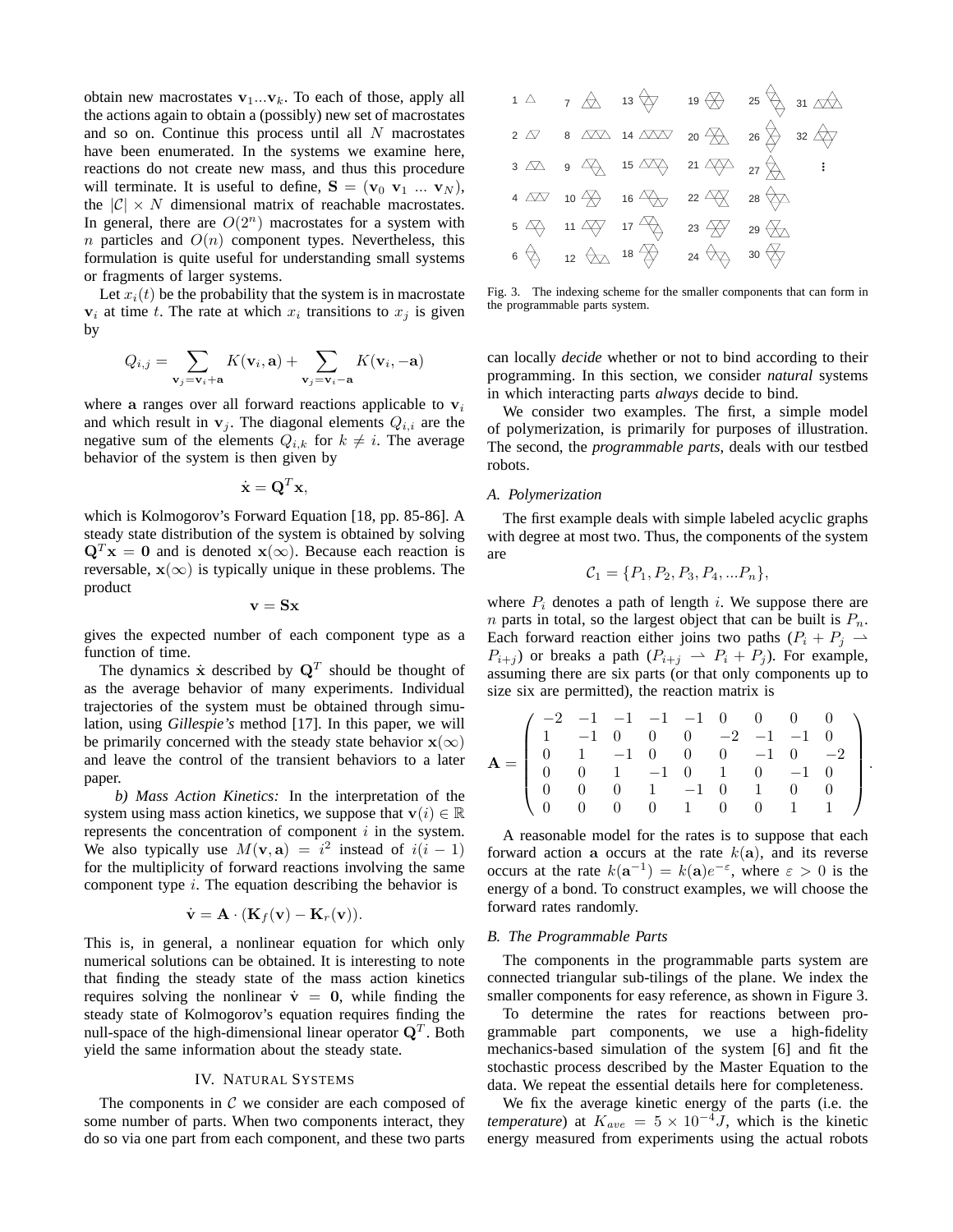|                             |                          |    | $\overline{\phantom{0}}$ | 3  | $0.00679 + 0.00028$   |
|-----------------------------|--------------------------|----|--------------------------|----|-----------------------|
| 1                           | $^{+}$                   | 1  | $\overline{\phantom{a}}$ | 2  | $0.0112 \pm 0.0006$   |
| 1                           |                          | 5  | $\overline{\phantom{0}}$ | 10 | $0.0110 \pm 0.0012$   |
|                             | $^{+}$                   | 3  | $\overline{\phantom{0}}$ | 6  | $0.00261 + 0.00025$   |
| $\mathcal{D}_{\mathcal{L}}$ | $^{+}$                   | 2  | $\rightharpoonup$        | 6  | $0.00304 \pm 0.00034$ |
| 2                           | $^{+}$                   | 3  | $\overline{\phantom{0}}$ | 10 | $0.00638 + 0.00082$   |
| $\mathcal{L}$               | $^{+}$                   | 5  | $\overline{\phantom{0}}$ | 19 | $0.00182 + 0.00050$   |
| 3                           | $^{+}$                   | 3  | $\overline{\phantom{0}}$ | 19 | $0.00118 + 0.00020$   |
| 1                           | $^{+}$                   | 10 | $\overline{\phantom{0}}$ | 19 | $0.00187 + 0.00090$   |
| 6                           | $\overline{\phantom{0}}$ |    |                          | 3  | $0.000951 + 0.00024$  |
|                             | $\overline{\phantom{0}}$ |    |                          |    | $0.000133 + 0.000130$ |
| 4                           | $\overline{\phantom{0}}$ |    |                          | 3  | $0.00110 \pm 0.00021$ |
|                             | $\overline{\phantom{0}}$ | 2  |                          | 2  | $0.00111 \pm 0.00035$ |
|                             |                          |    |                          |    |                       |

Fig. 4. Some of the 272 kinetic rate constants we measured for the programmable part system with 12 parts,  $\rho = 5$ parts/ $m^2$  and  $K_{ave}$  $5 \times 10^{-4}$  J. The initial macrostate for each approximation is chosen so that there are an approximately equal number of the *forward* reactants (see Figure 3 for a listing of the reactant types). The errors in the rate constants for the reverse reactions are in general larger because we observed fewer reverse reactions. Note that the error bars do not account for errors in the measurement of the physical properties of the programmable parts.

in the laboratory. We also fix a density of  $\rho = 5$  parts/ $m^2$ that (1) approximately matches the physical testbed and (2) comes from a parameter regime where the reaction-diffusion model is valid [6], [17]. The simulations use  $N = \rho A = 10$ parts.

As an example, suppose a is the reaction  $1 + 2 \rightarrow 3$ . To determine the rate  $k(\mathbf{a})$  for a single part (component type 1) combining with a "dimer" (component type 2) to form a "trimer" (component type 3), we choose a macrostate of the form

$$
\mathbf{v}_0 = (N_1 \ N_2 \ 0 \ 0 \ ...)^T
$$

with  $N_1$  single parts and  $N_2$  dimers. We run n simulations from random initial positions and with the initial velocities chosen from a Gaussian distribution with mean equal to  $K_{ave}/m$ , where m is the mass of a part. As soon as a reaction occurs, in this case either  $1+2 \rightarrow 3$  or  $2 \rightarrow 1+1$ , we restart the simulation with a new random initial condition. *We do not reset the time* t *when we restart the simulation*.

Suppose that the times at which a reaction a occurs are

$$
\tau(\mathbf{a})=(t_1,t_2,...,t_r).
$$

The hypothesis (from the assumption that the system is a Markov Process) is that the intervals  $\Delta t_i = t_{i+1} - t_i$  are distributed according to a Poisson waiting process with mean  $\lambda = 1/k(a)$ . We thus arrive at the estimate

$$
k(\mathbf{a}) \approx \frac{1}{N_1 N_2} \left( \frac{1}{\langle \Delta t \rangle} \pm \frac{std(\Delta t)}{\sqrt{n} \langle \Delta t \rangle^2} \right)
$$

where  $\langle \Delta t \rangle$  is the average waiting interval for the reaction and  $std(\Delta t)$  is its standard deviation. Note that  $N_1N_2$  is the multiplicity  $M(\mathbf{v}_0, \mathbf{a})$ . Said differently, the approximate rate constant is the rate at which the reaction occurs starting at  $v_0$  divided by the multiplicity of the reaction in  $v_0$ . From the same set of simulations, we also obtain an approximation of the rate  $k(2 \rightarrow 1 + 1)$  from the times  $\tau(2 \rightarrow 1 + 1)$ .

In Figure 4 we list the rates obtained from simulation for a number of the most primitive reactions of the system.

Each rate was obtained from between 500 and 1000 observed simulated reactions. Simulations of the stochastic system described by just the rates and using Gillespie's method [17] match the full-mechanics-based simulations of the programmable parts and experiments using the actual testbed robots.

#### V. PROGRAMMED SYSTEMS

In a programmed system, two interacting components may *decide* what to do after binding. For example, suppose the goal is to make copies of  $P_3$  in the polymerization example. If a  $P_2$  and a  $P_2$  interact, they should temporarily form a  $P_4$ . Then the parts making up the  $P_4$  should shed a  $P_1$ , leaving a  $P_3$ . Suppose that  $k_{com}$ , is the rate at which the parts decide and communicate what to do. Then the *natural* reaction  $P_2 + P_2 \rightharpoonup P_4$  becomes the programmed reaction *pathway*

$$
P_2 + P_2 \rightharpoonup P_4 \rightharpoonup P_3 + P_1
$$

or simply

$$
P_2 + P_2 \rightharpoonup P_3 + P_1,
$$

when we assume that  $k_{com} \gg k_f$ . We describe a communications protocol that implements programmed reactions using the language of *graph grammars* [13] in Section VII.

We write  $\tilde{a}$  for a reaction that has been programmed. In the above example, we have changed the fifth reaction in the polymerization example from

$$
\mathbf{a}_5 = (0 \ -2 \ 0 \ 1 \ ...)^T
$$

to

$$
\widetilde{\mathbf{a}}_5 = (1 \ -2 \ 1 \ 0 \ ...)^T.
$$

More generally, we may wish to consider all possible ways to break apart  $P_4$ . There are five possibilities:

1: 
$$
P_4
$$
  
2:  $P_3 + P_1$   
3:  $2P_2$   
4:  $P_2 + 2P_1$   
5:  $4P_1$ 

Define  $q_{4,j}$  to be the probability that the parts decide to use the *j*th option in the above list after the natural reaction  $a_5$ produces a  $P_4$ . The resulting programmed reaction can be written as

$$
\widetilde{\mathbf{a}}_5 = -(0\ 2\ 0\ 0\ 0\ \dots)^T + q_{4,1}(0\ 0\ 0\ 1\ 0\ \dots)^T \n+ q_{4,2}(1\ 0\ 1\ 0\ 0\ \dots)^T + q_{4,3}(0\ 2\ 0\ 0\ 0\ \dots)^T \n+ q_{4,4}(2\ 1\ 0\ 0\ 0\ \dots)^T + q_{4,5}(4\ 0\ 0\ 0\ 0\ \dots)^T
$$

where  $\sum q_{4,j} = 1$ . Each programmed action therefore has the form

$$
\widetilde{\mathbf{a}}_i = \mathbf{a}_{i,0} + \sum_j q_{k,j} \mathbf{a}_{i,j}
$$

where action  $a_i$  is assumed to produce component k, the index  $j$  ranges over the options of how to break-up component  $k$ , and  $a_{i,0}$  describes the components consumed by the reaction.

If A is the natural (un-programmed) reaction matrix then we write  $A_{q}$  for the reaction matrix programmed with the probabilities q. Notice that the rates of the programmed actions are identical to the rates of the natural reactions.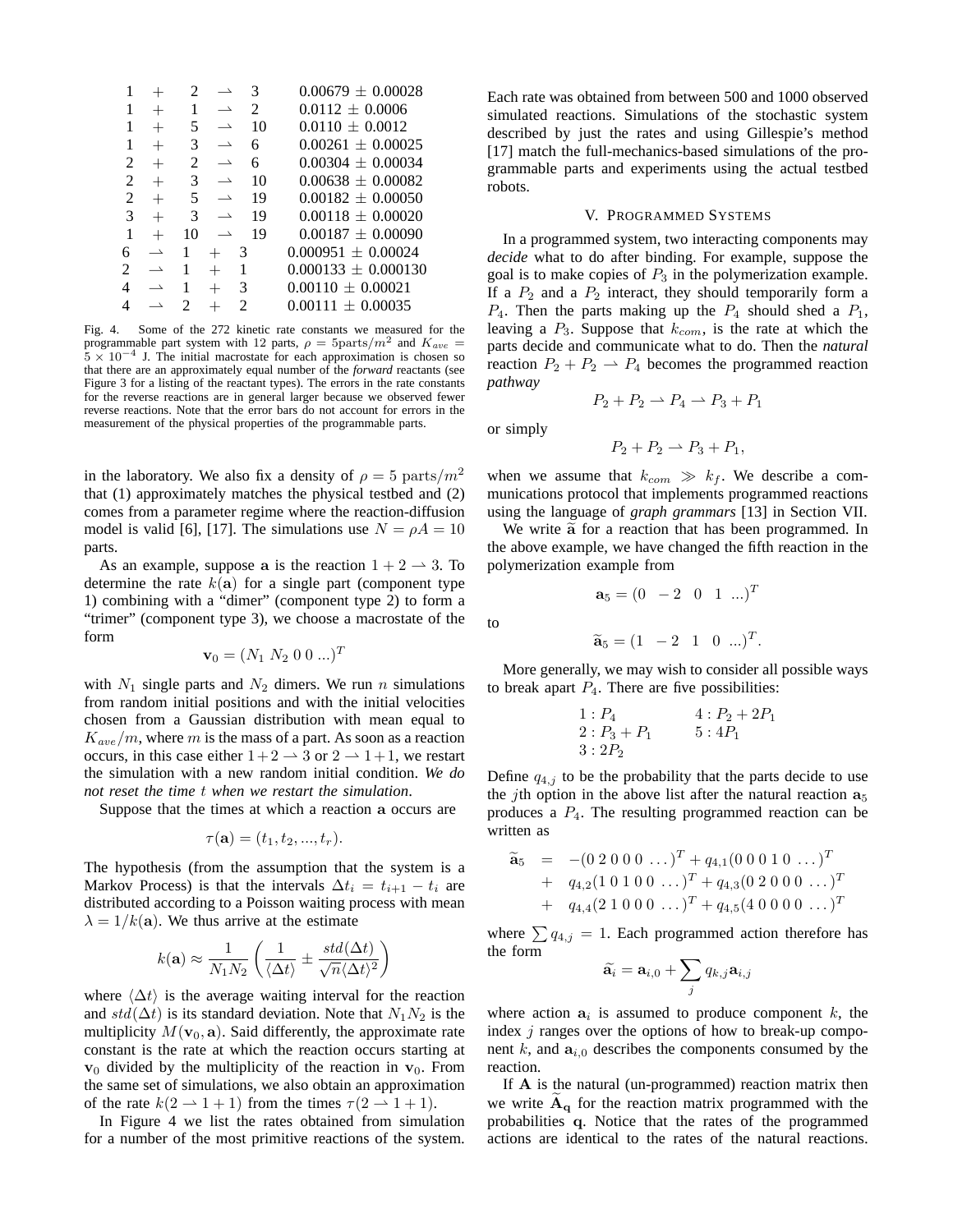Also notice that components still decay according to the natural reverse reactions in  $-A$ . This is easily seen in the new equation describing the mass action kinetics

$$
\dot{\mathbf{v}} = \mathbf{A}_{\mathbf{q}} \cdot \mathbf{K}_{f}(\mathbf{v}) - \mathbf{A} \cdot \mathbf{K}_{r}(\mathbf{v}). \tag{3}
$$

In the interpretation of the system as a Markov Process, we have that the matrix Q is now parameterized by the vector q and the averaged dynamics become

$$
\dot{\mathbf{x}} = \mathbf{Q}(\mathbf{q})^T \mathbf{x}.\tag{4}
$$

The off-diagonal elements of  $\mathbf{Q}(\mathbf{q})$  are

$$
Q(\mathbf{q})_{i,j} = \sum_{\mathbf{v}_j = \mathbf{v}_i + \mathbf{a}_{k,0} + \mathbf{a}_{k,l}} q_{p_k,l} K(\mathbf{v}, \mathbf{a}_k) + \sum_{\mathbf{v}_j = \mathbf{v}_i - \mathbf{a}} K(\mathbf{v}_i, -\mathbf{a})
$$

where the first sum ranges over all  $k$  and  $l$  such that  $v_j$  is obtained from  $v_i$  by using the  $l^{th}$  option for breaking up the product  $C_{p_k}$  of forward reaction  $a_k$ .

## VI. OPTIMAL PROGRAMS

We wish to find a probability vector  $q$  so that a cost  $J$ is optimized subject to the constraints  $\sum_{j} q_{i,j} = 1$  and the dynamics. We will use the Markov Chain interpretation of the rates so that the resulting optimization problem is linear.

For the self-assembly problem, let

$$
\mathbf{c} = (0 \dots 0 \ 1 \ 0 \dots 0)^T
$$

be the  $|\mathcal{C}| \times 1$  dimensional vector with zeros everywhere except in the mth place. To maximize the yield of component  $m$  we we maximize the function

$$
J_{assen} = \mathbf{c}^T \mathbf{S} \mathbf{x}
$$

subject to  $\mathbf{Q}^T \mathbf{x} = 0$  and the constraints

$$
\sum_j q_{i,j} = 1
$$

for all  $i$ . This problem can be recast as a bilinear programming problem and solved (locally) with existing software [19]. The solution can be obtained in polynomial time in the number of probabilities in q and the dimension  $N + 1$  of x, which unfortunately is usually quite large.

The optimal probabilities in Equation 3 determine the *usefulness* of each component in  $C$ . Obviously, the desired component i should be formed after a natural reaction whenever possible, by detaching sub-components. The subcomponents may need to be further dismantled, depending on the other rates. For example, suppose the result of a natural reaction a can be broken into the desired component  $i$  and another component  $j$ . It may be that the rates of forward reactions involving j are low or zero – so j is a *dead-end* component. In that case, component  $j$  should be brokendown further.

When the goal is to maximize the yield of the mth component, each reaction is programmed as follows. If the result of the natural reaction contains the mth component as a sub-component, then keep that component and release and dismantle the remaining components. If the result of the natural reaction does not contain the mth component, simply dismantle the result of the reaction. In the examples below, we only consider how to dismantle components whose size is less than or equal to the size of the mth component.

#### *A. The Polymerization Example*

Suppose the goal is to maximize the number of components of type  $P_4$ . Any reaction resulting in something larger than  $P_4$  will be broken into a  $P_4$  and some other component. Furthermore, we need only consider components up to  $P_6$ , since larger components could only result in combinations of components involving  $P_j$ ,  $j \geq 4$ , which either should not participate in reactions (in the case of  $P_4$ ) or should break-down into a  $P_4$  and some smaller component. The programmed reaction matrix is

$$
\widetilde{\mathbf{A}}_{\mathbf{q}} = \left( \begin{array}{cccc} -2 + 2 q_{2,2} & -1 + q_{3,2} + 3 q_{3,3} & -1 & 0 & -1 + 2 q_{2,2} \\ q_{2,1} & -1 + q_{3,2} & 0 & 0 & q_{2,1} \\ 0 & q_{3,1} & -1 & 0 & 0 \\ 0 & 0 & 1 & 0 & 1 \\ 0 & 0 & 0 & 0 & -1 \\ 0 & 0 & 0 & 0 & 0 \\ 0 & 1 & 2 q_{2,2} & 2 q_{2,2} \\ -2 & -1 & -1 + q_{2,1} & q_{2,1} \\ 0 & -1 & 0 & -2 \\ \cdots & 1 & 1 & 0 & 1 \\ 0 & 0 & 0 & 0 & 0 \\ 0 & 0 & 0 & 0 & 0 \end{array} \right),
$$

and should be compared to the natural reaction matrix A for six parts shown in Section IV-A.

As an example, suppose that the rates  $k_f(a)$  are 3, 3, 5, 4, 4, 3, 1, 5 and 4, taken in the same order as the actions appear in A. The reverse rates are determined using a bond energy  $\varepsilon = 1$ . Starting with the macrostate  $\mathbf{v}_0 = (6\ 0\ 0\ 0\ 0\ 0\ 0)$ gives 11 states. In this case, the optimal probabilities are

$$
\mathbf{q} = (q_{2,1}, q_{2,2}, q_{3,1}, q_{3,2}, q_{3,3})^T = (\frac{1}{2}, \frac{1}{2}, 1, 0, 0)^T,
$$

which gives an average yield of  $0.72$  components of type  $P_4$ at equilibrium.

In this example, the obvious (and suboptimal) choice may seem to be  $\mathbf{q} = (1 \ 0 \ 1 \ 0 \ 0)^T$ , where one keeps components of type  $P_2$  when they form. We call this the *greedy* choice. However, in this example (due to the choice of reaction rates), components of type  $P_3$  form quickly and require an additional  $P_1$  to become  $P_4$ s. Figure 5 shows the transient responses for the optimal and greedy assignment of probabilities.

**Remark:** This formulation depends on the number of parts assumed to be present initially in the system, since each choice for  $n$  results in a different  $S$  and therefore  $Q$ . However, we have noticed empirically that: (1) the probabilities q resulting from different choices of  $n$  are often the same or nearly the same; and (2) when the probabilities found via optimization using different values for  $n$  are plugged in to the mass action kinetics equations (which assume a continuum of parts), the resulting equilibria are very close. We hope to report on these interesting phenomena more completely in a later paper.

## *B. The Programmable Parts Example*

To illustrate the optimization method with the programmable parts, we consider the problem of assembling hexagons  $(C_{19}$  in Figure 3). The goal is to use the large set of rate data (Figure 4) intelligently to make the best hexagonforming program possible.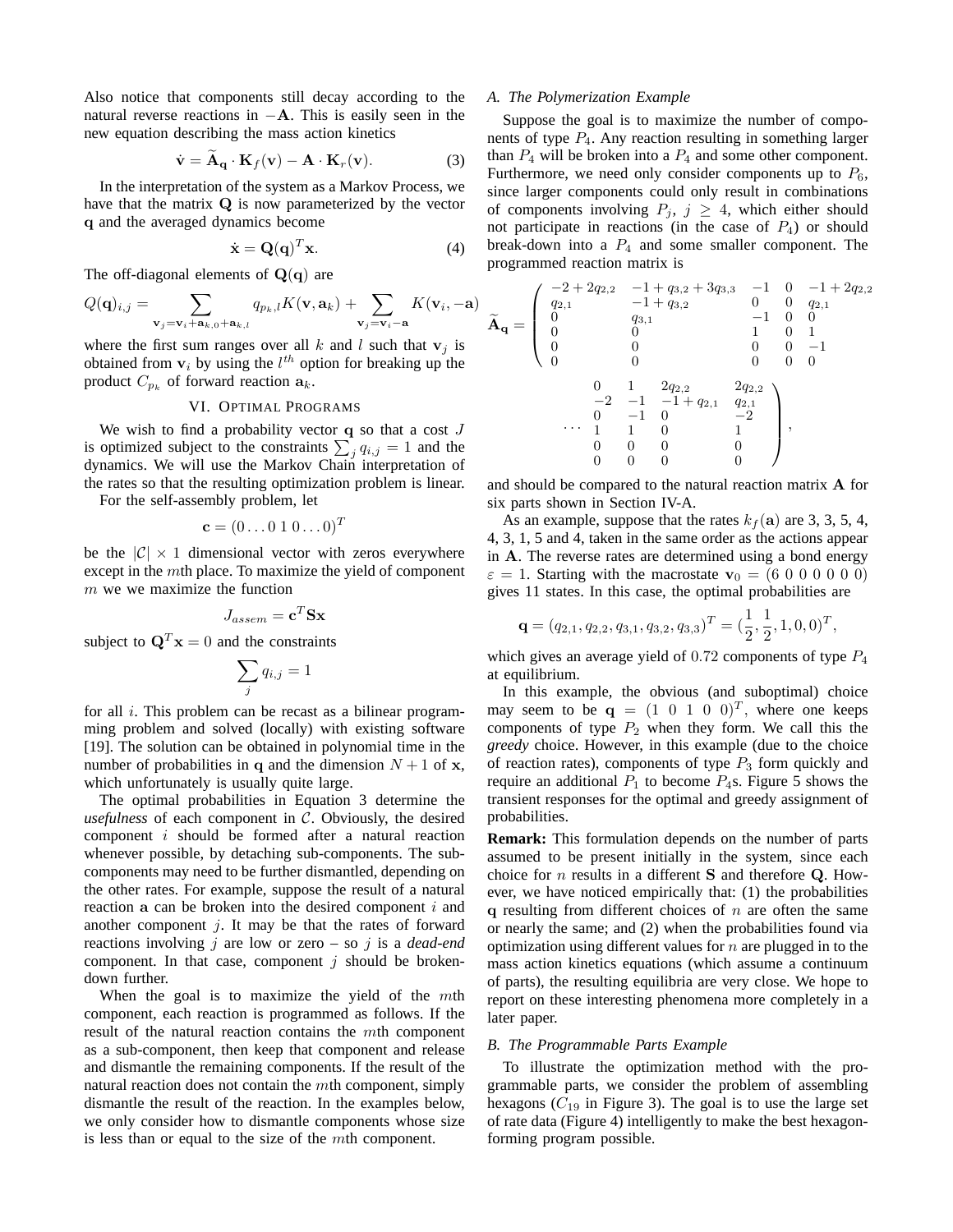

Fig. 5. The expected number of components of type  $P_4$  as a function of time for the optimal and greedy choices of q.

A hexagon is grown from components  $C_1$ ,  $C_2$ ,  $C_3$ ,  $C_5$ and  $C_{10}$ . One may also wish to allow "scaffold" assemblies like  $C_8$  and hope they later react with, for example, a  $C_3$ to form a component that contains a hexagon. There are hundreds of other component types that can result from interactions among this small set of component types and we have measured hundreds of non-zero reaction rates for these interactions. This results in a very large Q matrix. Furthermore, for each component type that does not contain a hexagon as a sub-component, one has a choice of how to break it down according to q.

However, much can be gleaned from smaller subproblems. For example, we have noticed in experiments that  $C_{10}$ hardly ever reacts with other assemblies. The framework above allows us to determine the optimal way to handle the appearance of  $C_{10}$ : We consider how to break  $C_{10}$  into the following six options:

$$
\begin{array}{lll}\n1: C_{10} & 4: C_3 + 2C_1 \\
2: C_5 + C_1 & 5: C_2 + 3C_1 \\
3: C_3 + C_2 & 6: 5C_1,\n\end{array}
$$

to which we associate the probabilities  $q_{10,i}$ ,  $i \in \{1, ..., 6\}$ . To reduce the state space, we use the *greedy choice* for reactions that create sub-components of type  $C_{19}$  and the *reject choice* for all other reactions (meaning that we simply undo these reactions as soon as they happen). Starting with 9 parts and enumerating the states according to the procedure described in Section III-C results in 26 states and a  $26 \times 26$ dimensional  $Q(q)$  matrix.

Running our optimization code on this problem using the measured reaction rates gives  $q_{10,2} = 1$  and all other options equal to zero<sup>1</sup>. We also ran the optimization assuming other values for  $n$ , and obtained the same value for q. For example, with 16 parts  $Q$  is  $136 \times 136$  dimensional.

To test the approach, we compared the optimal versus the greedy choice using the mass action kinetics model of the dynamics, the high-fidelity simulation and the robot testbed. The results are shown in Figure 6. The data agree qualitatively, with the details in, for example, time scale differ due to the different assumptions on how communications are modeled compared to the somewhat slow communication rate in the actual robots.

# VII. A UNIVERSAL GRAPH GRAMMAR IMPLEMENTATION

To implement programmed assembly actions with robotic parts, we have designed a communications protocol that keeps each robot up-to-date about the component-type it is a part of and the role it takes in that component. The protocol is easily expressed as a *graph grammar* [13], which is a set  $\Phi$  of rules of the form  $L \rightharpoonup R$  where L and R are *simple labeled graphs*. If the some part of the system matches the graph  $L$  it can be replaced by the graph  $R$  in a distributed manner.

When an assembly event occurs, the topology of the robot network changes, and the robots use a *graph recognizer* [20], [21] protocol to determine the new topology. We have modified the notion of a graph recognizer to also include information concerning the *role* that each node takes in the graph.

Here we describe the protocol for the polymerization example. We briefly discuss the protocol for the programmable parts, which is similar, but considerably more tedious to describe.

## *A. Polymerization Protocol*

At all times, each robot in the system has a *label* of the form  $(i, j, \sigma)$  where  $i, j \in \mathbb{N}$  record the component type and role and  $\sigma \in \Sigma$  is a symbol used to store temporary information. Initially, all robots are disconnected, and each has the label  $(1, 1, ...)$ , meaning that each has role 1 in a component of type 1. The symbol "." is used to indicate a resting state. A chain of, say, four robots in a resting state has the form

$$
(4,1,.)-(4,2,.)-(4,3,.)-(4,4,.).
$$

We suppose that the protocol executes at a much higher rate than the natural forward and reverse rates with which components combine. In practice, we use time-stamps along with the labels described below to resolve conflicts wherein two updates are happening simultaneously.

(Formation) When two components  $P_i$  and  $P_k$  interact, they form  $P_{i+k}$ . This could happen in four different ways, depending on which ends interact. For example, suppose they bind via the robots labeled  $(i, i, .)$  and  $(k, k, .)$ . The following rules manage the recognition of the new situation. In the first rule, we require that  $i < k$  and in the second and third rules, we require that  $i \neq k$ .

$$
(i, i,.) \ (k, k,.) \rightarrow (i+k, k+1, g) - (i+k, k, s)
$$
  
\n
$$
(i, j, s) - (k, l,.) \rightarrow (i, j,.) - (i, j-1, s)
$$
  
\n
$$
(i, j,.) - (k, l, g) \rightarrow (k, l+1, g) - (k, l,.)
$$
  
\n
$$
(k, k, g) \rightarrow (k, k,.).
$$

The interpretation of, for example, the first rule, is: If some robot labeled  $(i, i, .)$  interacts with a robot labeled  $(k, k, .)$ , then they bind and change their labels to  $(i+k, k+1, g)$  and  $(i + k, k, s)$  respectively. The symbols g and the s initiate a

<sup>&</sup>lt;sup>1</sup>To ensure that  $Q(q)$  admits only one stationary distribution and is physically realistic [18, ch. 5], we have assumed that the reverse reactions that we did not observe in collecting data nevertheless have non-zero rate constants, which we have taken to be an order of magnitude slower than the slowest measured rate.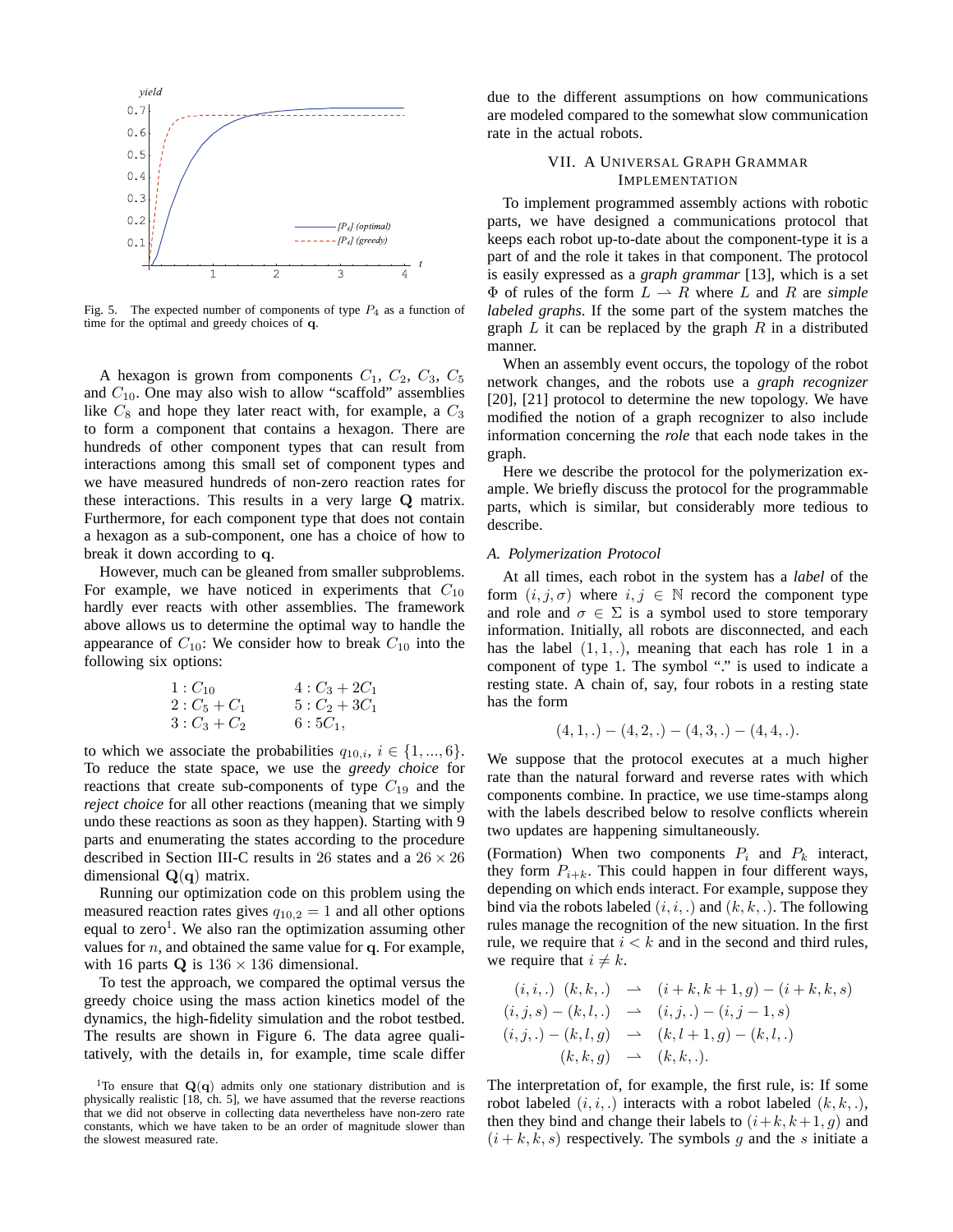$$
(3,1,1) - (3,2,1) - (3,3,1) - (3,3,2) - (3,3,3) - (3,3,1) - (3,3,2) - (3,3,3) - (3,3,3) - (3,3,3) - (3,3,3) - (3,3,3) - (3,3,3) - (3,3,3) - (3,3,3) - (3,3,3) - (3,3,3) - (3,3,3) - (3,3,3) - (3,3,3) - (3,3,3) - (3,3,3) - (3,3,3) - (3,3,3) - (3,3,3) - (3,3,3) - (3,3,3) - (3,3,3) - (3,3,3) - (3,3,3) - (3,3,3) - (3,3,3) - (3,3,3) - (3,3,3) - (3,3,3) - (3,3,3) - (3,3,3) - (3,3,3) - (3,3,3) - (3,3,3) - (3,3,3) - (3,3,3) - (3,3,3) - (3,3,3) - (3,3,3) - (3,3,3) - (3,3,3) - (3,3,3) - (3,3,3) - (3,3,3) - (3,3,3) - (3,3,3) - (3,3,3) - (3,3,3) - (3,3,3) - (3,3,3) - (3,3,3) - (3,3,3) - (3,3,3) - (3,3,3) - (3,3,3) - (3,3,3) - (3,3,3) - (3,3,3) - (3,3,3) - (3,3,3) - (3,3,3) - (3,3,3) - (3,3,3) - (3,3,3) - (3,3,3) - (3,3,3) - (3,3,3) - (3,3,3) - (3,3,3) - (3,3,3) - (3,3,3) - (3,3,3) - (3,3,3) - (3,3,3) - (3,3,3) - (3,3,3) - (3,3,3) - (3,3,3) - (3,3,3) - (3,3,3) - (3,3,3) - (3,3,3) - (3,3,3) - (3,3,3) - (3,3,3) - (3,3,3) - (3,3,3) - (3,3,3) - (3,3,3) -
$$

Fig. 7. Examples of the universal grammar in action. (a) Two chains bind. The *formation rules* update the labels of the robots to reflect the size of the new component and their roles in it. (b) A newly formed  $P_5$  dismantles itself using the *destruction rules* into  $2P_2 + P_1$ . (c) A  $P_5$  is broken by some external force and the robots adjust their labels to reflect the new situation using the *uncontrolled break rules*.



Fig. 6. Comparison of the optimal choice and the greedy choice for how to dismantle  $C_{10}$  when assembling  $C_{19}$ . (a) Mass action kinetics with an initial concentration of nine parts per square meter. (b) The average of 256 trajectories from a high-fidelity mechanics-based simulation of the robots starting with nine parts. (c) Data averaged over 15 runs of our programmable parts testbed with nine parts and the universal grammar. The data was collected using an overhead camera and subsequent software analysis of the video data. The different time scales are likely due to different communication rates: immediate in (a), fast in (b) and somewhat slow in (c), the actual experiment.

cascade of rule applications to the rest of the robots in the chain, as illustrated in Figure 7(a). The rules describing the update resulting from the chains combining via  $(i, 1, .)$  and  $(k, k, .)$  etc., are similar.

(Destruction) When a chain is first formed, it must be dismantled into smaller, more useful components according to the probabilities  $q_{i,j}$  determined by the optimization described in Section VI. We appoint the node labeled  $(k, 1, s)$ to make this choice by using a random number generator. If the node chooses to break the chain into parts of size  $p_1, ..., p_r$ , then it throws a rule of the form

$$
(k,1,s) \rightharpoonup (k,1,h:t)
$$

where  $h = p_1$  and  $t = \{p_2, ..., p_{r-1}\}$  is a *head-tail* description of the list of part sizes (as used in functional programming, for example). We then have the following rules.

$$
(i, j, h:t) - (k, l,.) \rightarrow (h, j,.) - (h, j + 1, h:t) \quad h \neq j
$$
  

$$
(i, h, h:t) - (k, l,.) \rightarrow (h, h,.) \quad (hd(t), 1, hd(t) : rest(t))
$$
  

$$
(h, h, h: \varnothing) \rightarrow (h, h, .).
$$

Notice that the second rule deletes an edge (or breaks a bond) in a controlled way to execute the required dismantling. These rules are illustrated in Figure 7(b).

(Uncontrolled Breaks) When a reverse reaction occurs naturally, a chain is broken into two smaller chains. A graph grammar rule that models this is

$$
(i, j, .) - (i, j + 1, .) \rightarrow (i, j, b) (i, j + 1, b)
$$

where the symbol  $b$  denotes the fact that the part has just broken a bond. This rule is not part of the communications protocol. Rather, the robots can sense when their neighbors disappear, and they set the third component of their labels to " $b$ " accordingly. We then use one other symbol, " $f$ ", to mean "fixed" in the following rules to *recover* from the break. The first three repair the states of the lower half of a broken chain.

$$
(i, j - 1, ) - (i, j, b) \rightarrow (i, j - 1, .) - (j, j, f)
$$
  

$$
(i, j - 1, .) - (k, j, f) \rightarrow (k, j - 1, j) - (k, j, .)
$$
  

$$
(k, 1, f) \rightarrow (k, 1, .).
$$

The second three repair the upper half.

$$
(i, j, b) - (i, j + 1,.) \rightarrow (i - j + 1, 1, f) - (i, j + 1,.)
$$
  
\n
$$
(i, j, f) - (k, l,.) \rightarrow (i, j,.) - (i, j + 1, f)
$$
  
\n
$$
(i, i, f) \rightarrow (i, i,.).
$$